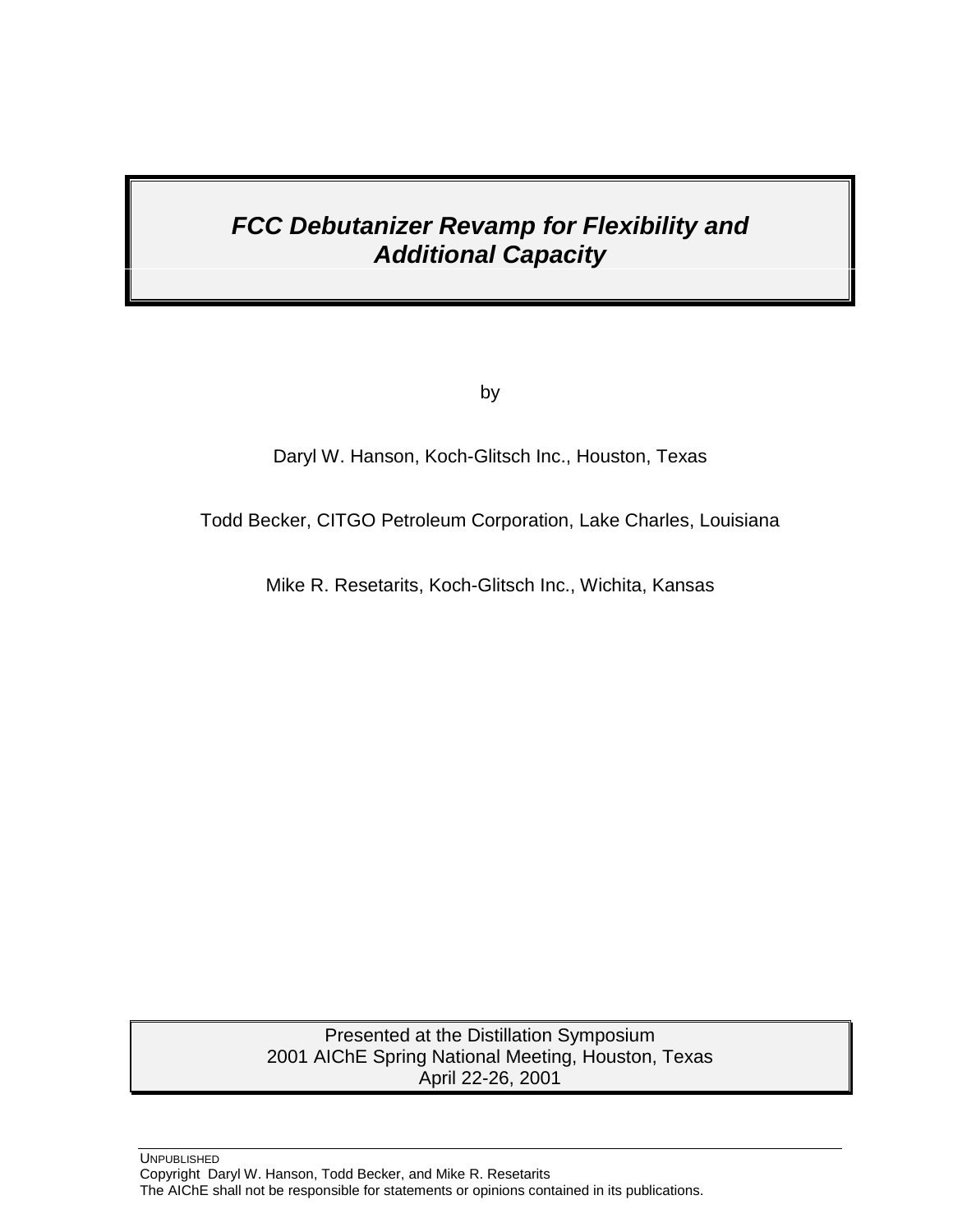# **Daryl W. Hanson**

Koch-Glitsch, Inc. 12221 East Sam Houston Pkwy N Houston, TX 77044 Phone: 713-427-7612 Facsimile: 713-427-7613

# **Todd Becker**

CITGO Petroleum Corporation (formerly with BP Americas – Toledo) P.O. Box 1562 Lake Charles, LA 70602 Phone: 337-708-0000 Facsimile: 337-708-0000

# **Mike R. Resetarits**

Koch-Glitsch, Inc. 4111 E. 37<sup>th</sup> Street North Wichita, KS 67208-0127 Phone: 316-828-8220 Facsimile: 316-828-7985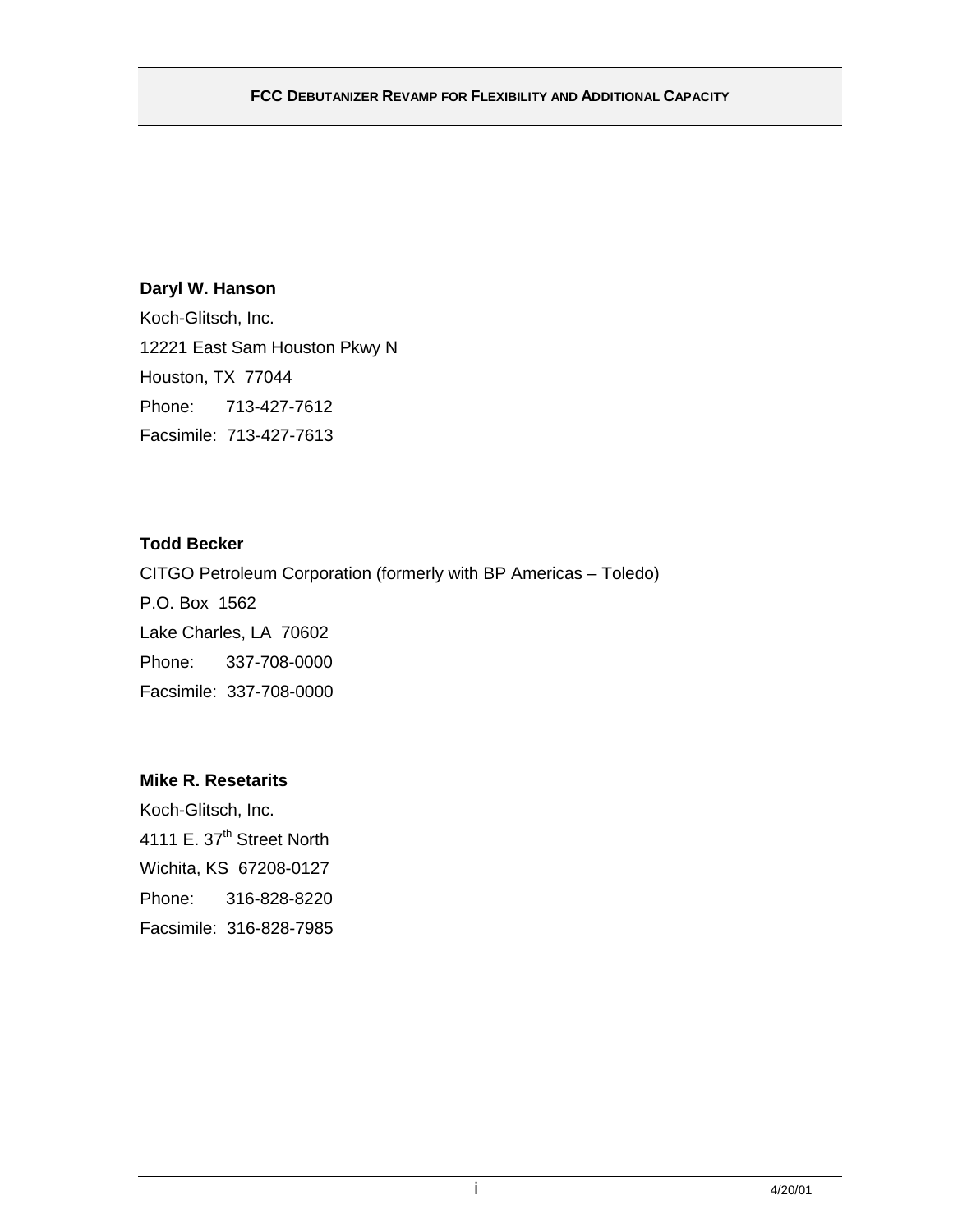# **Introduction**

In the past few years, the refining and chemical industry (referred to as operators throughout the paper) have placed an emphasis on maximizing the value creation of each individual unit in the plant. This goal of maximum value creation has placed importance on the operators to maximize capacity of each unit to the major equipment bottleneck. The competitive marketplace has dictated that while operating at maximum capacities for the major equipment, the operators find ways to operate reliably for a four to six year run length or more.

The two goals of maximum capacity and reliability have placed economic emphasis on the revamps that occur during the unit shut-downs. Operating companies that select to revamp units are placing more responsibility and pressure on the equipment vendor to insure that the goals of the revamp are secured during post-revamp operation  $^1$ . Many times, the goals for distillation units include:

- Reliability.
- Capacity.
- Pressure Drop.
- Efficiency.

Since many of the goals above are intertwined, it is important that the operator realize the importance of the vendors experience when involved in the retrofit design.

Operators have determined that it is more economically feasible to fix a problem with a solution that is 100% correct, than to start-up and have a failure with a solution that is only 50% correct.

Operators are finding that it is getting increasingly important to revamp towers with the least risky option. This is especially true for the "fixed equipment" in an operating facility. By fixed equipment, the authors are referring to equipment that can not be revamped or replaced on-line. The fixed equipment commonly causes the rest of the operating facility or other supporting units to be shutdown before a revamp can be initiated. Causing an operating facility or supporting unit shut-down is a large economic impact that all plants should avoid to be competitive.

The authors wish to share a complete case study of a recent FCC Debutanizer revamp. We say complete because the original revamp of the distillation column was undertaken in 1995. In 1995, the tower was revamped from conventional trays to a "High Capacity" mini-valve tray  $^2\!$ .

After not meeting the capacity goals that the operator had intended, the tower had to be revamped a second time in early 1999 to achieve the original goals for the revamp. We will describe the complete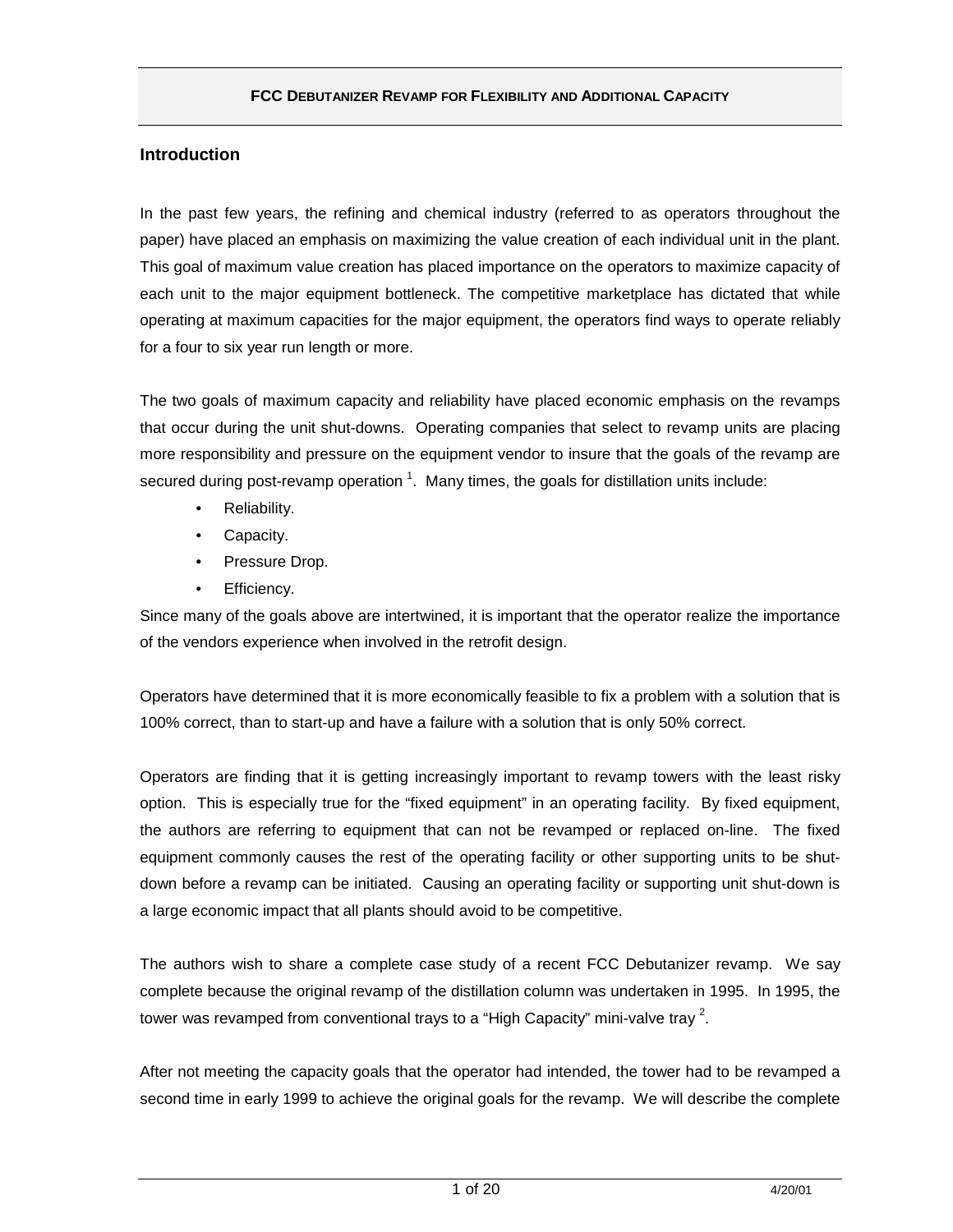troubleshooting exercise, provide operating data & scans for the revamps, and provide the economics that BP-Amoco realized.

### **BP Amoco – Toledo Refinery**

BP-Amoco is a major worldwide operator of both refining and chemical plants. Their main production is concentrated in Petroleum Products, Ethylene, Propylene, Propane, Aviation Fuel, Jet, Kerosene, four grades of Gasoline Grades, Low and High Sulfur Diesel, Decanted Oil and Coke. The Toledo Refinery runs at a capacity of 150 MBPD of crude.

The refinery layout includes two crude units, FCC, Isocracker, reformers, cokers, and alkylation plants. BP-Amoco Toledo supplies products to the mid-west retail and chemical facilities. The FCC unit generates one third of the refinery's gasoline and 100% of the propylene production. Therefore, as in any other refinery, it plays a key role in the economics for the refinery.

# **FCC Liquids Recovery Unit**

With the spotlight in the refinery on the FCC Unit, operators are concerned with maximum FCC feed capacity, olefins recovery, and improved product qualities. In the FCC Unit, considering the main distillation columns, there are major driving forces for revamps. The FCC liquids recovery units place particular requirements on the distillation internals. Some of the distillation towers with their specific operating conditions are listed below:

- Main Fractionator Typically, tower operates at less than 35 PSIG in the spray regime for tray operation. Limitation is typically vapor flooding.
- De-ethanizer Absorber / Stripper Typically operates as 210 PSIG in the froth regime for tray operation. Limitation typically due to high liquid rates and downcomer backup issues.
- Depropanizer / Debutanizer Typically operates at 250 PSIG (De-C<sub>3</sub>) and 150 PSIG (De-C<sub>4</sub>). Limitation typically due to very high liquid rates and downcomer backup issues. These columns commonly have fouling problems for RFCC or ethylene units.
- C3 Splitter (Propylene Splitter) Column either operates at low pressure (150 PSIG) or high pressure (225<sup>+</sup> PSIG). The operation is defined by L/V ratios close to one (1) and reflux ratios of 9-15, depending on the number of theoretical stages, tray efficiency, and propylene recovery. Limitation is typically liquid handling and downcomer backup issues.

Due to the varied operating conditions, concern has to be placed on the choice of distillation internal to achieve the required goals for the revamp. A solution that is tailor made for the FCCU MF  $^{3,4}$  may not work for the high pressure light-ends fractionators <sup>5</sup> due to the different operating regimes and unique internal loadings.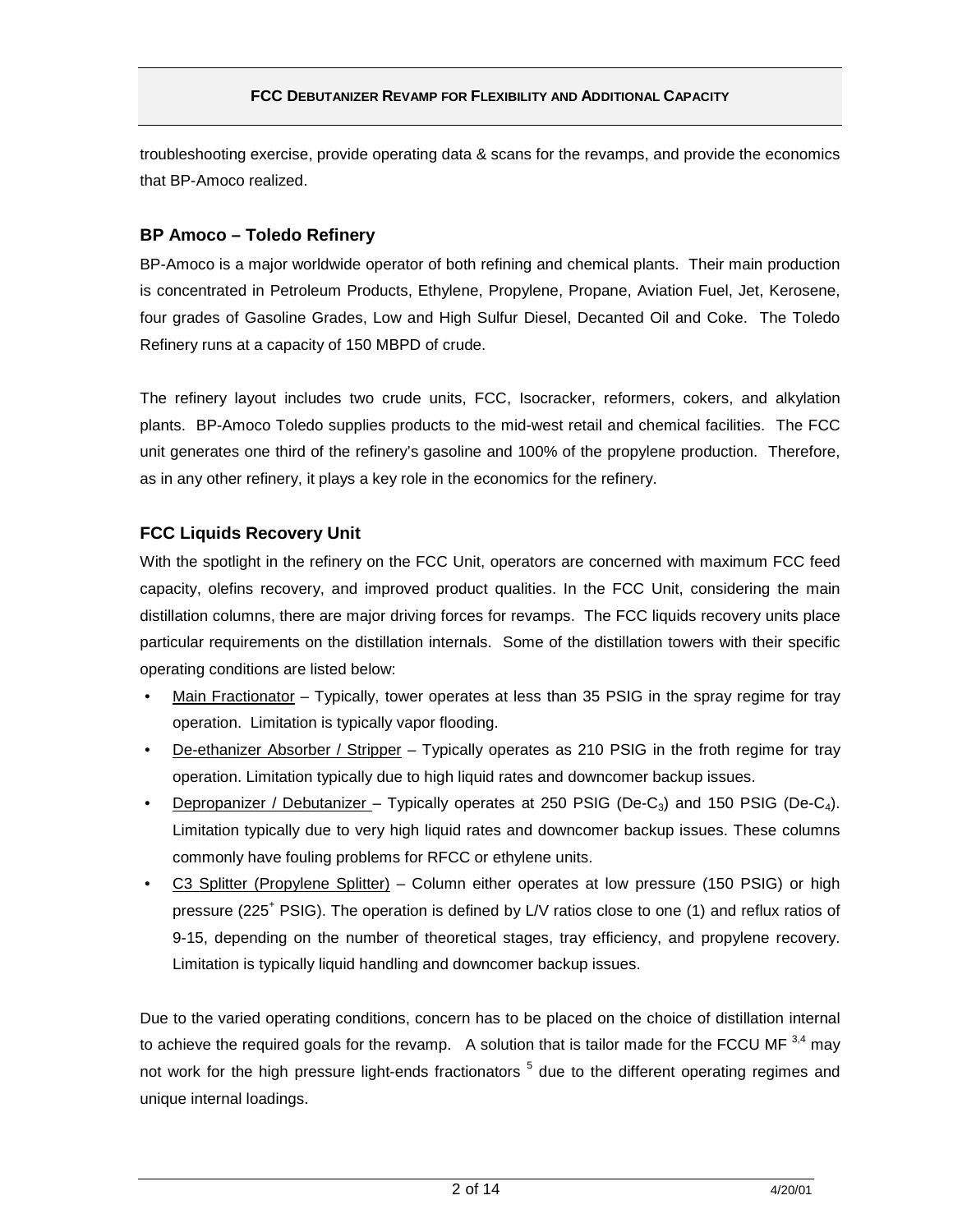Proper application of a distillation product is crucial to achieve success. Improper application of distillation internals will promote projects that do not meet operating goals.

# **BP-Amoco's LRU**

The FCC gas plant for the BP-Amoco Toledo refinery is shown in the figure below.



The liquids recovery unit (LRU) is typical of most major FCC units.

The Deethanizer absorber / stripper system is operated in order to maximize  $C_3$  recovery and  $C_2$ rejection. The bottoms of the stripper flows to the Debutanizer where FCC gasoline is stripped to an RVP limit. The overhead of the Debutanizer is sent to the downstream Depropanizer where the  $C_3$ 's are separated from the butanes. The overhead of the Depropanizer is sent to the P/P Splitter where propylene is produced for local consumption.

For BP-Amoco, operating goals for the LRU are for maximum  $C_3$  recovery, maximum gasoline recovery to a specified RVP, and for minimum  $C_5$  breakthrough in the Debutanizer overhead.  $C_5$ breakthrough increases acid consumption in the downstream alkylation unit.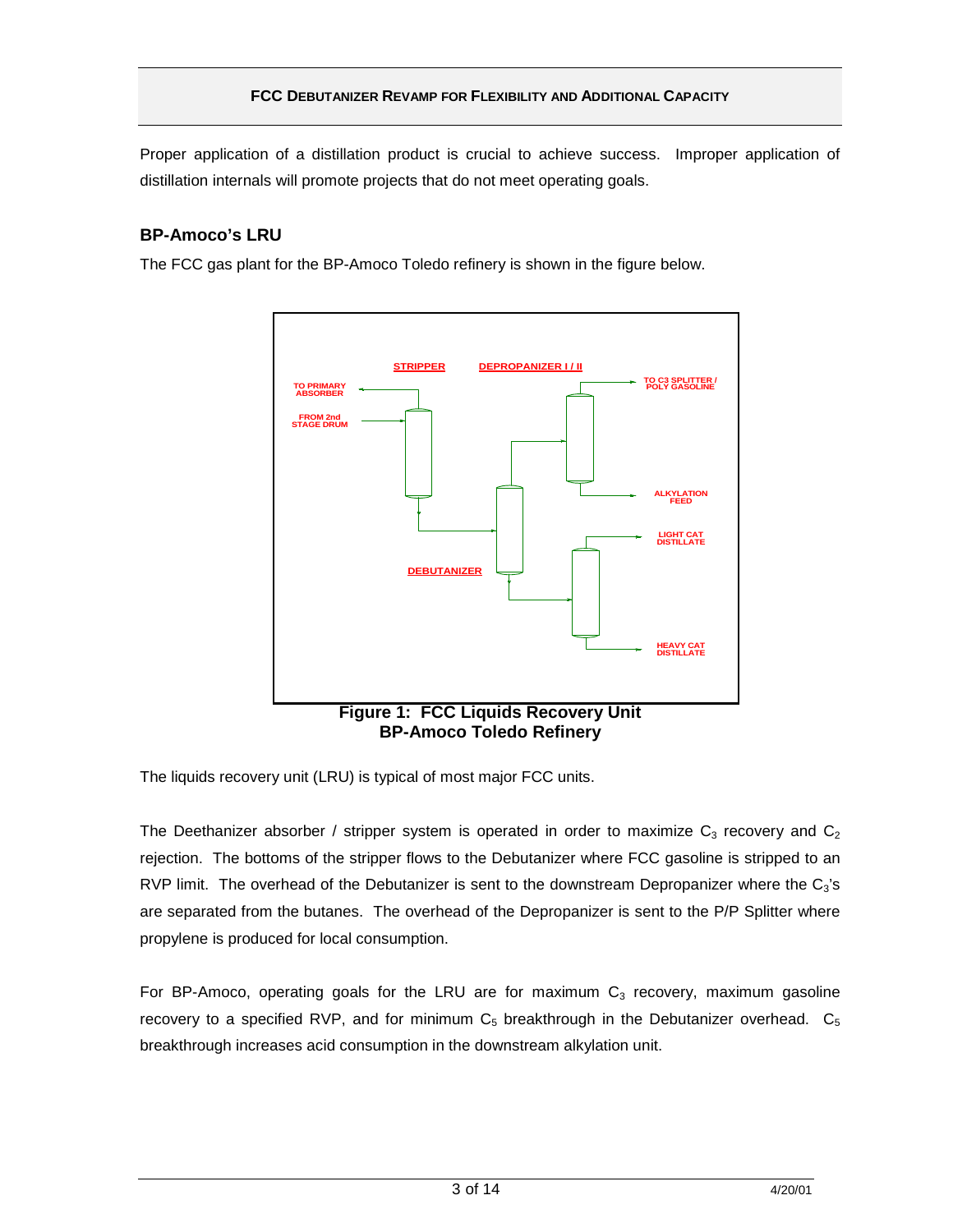As previously mentioned, the Debutanizer provides the key separation between FCC Gasoline and Butanes in the LRU. Some of the common variables are controlled from the Debutanizer:

| Feed Temperature (°F)    | 235 |
|--------------------------|-----|
| Overhead Pressure (PSIG) | 130 |
| Overhead C5 (% mol)      | 0.5 |
| Debutanized Gasoline     |     |
| RVP (PSIG)               | 6.5 |

**Table I: Key Debutanizer Operating Parameters**

# **Debutanizer Revamp #1 - 1995**

Prior to the 1995 revamp, the Debutanizer was identified as a bottleneck to achieve the anticipated capacity and product recovery of the FCC in the future. The LRU and treating sections were to be debottlenecked to allow for 93%  $C_3$  recovery. Thus, the debutanizer was seen as a bottleneck at the design FCC feed rate, conversion, and proposed recovery.

The Debutanizer contains 36 trays with the feed location between Tray #15/16 from the top (see Figure #2 for a schematic of the Debutanizer).



**Figure #2: FCC Debutanizer PFD**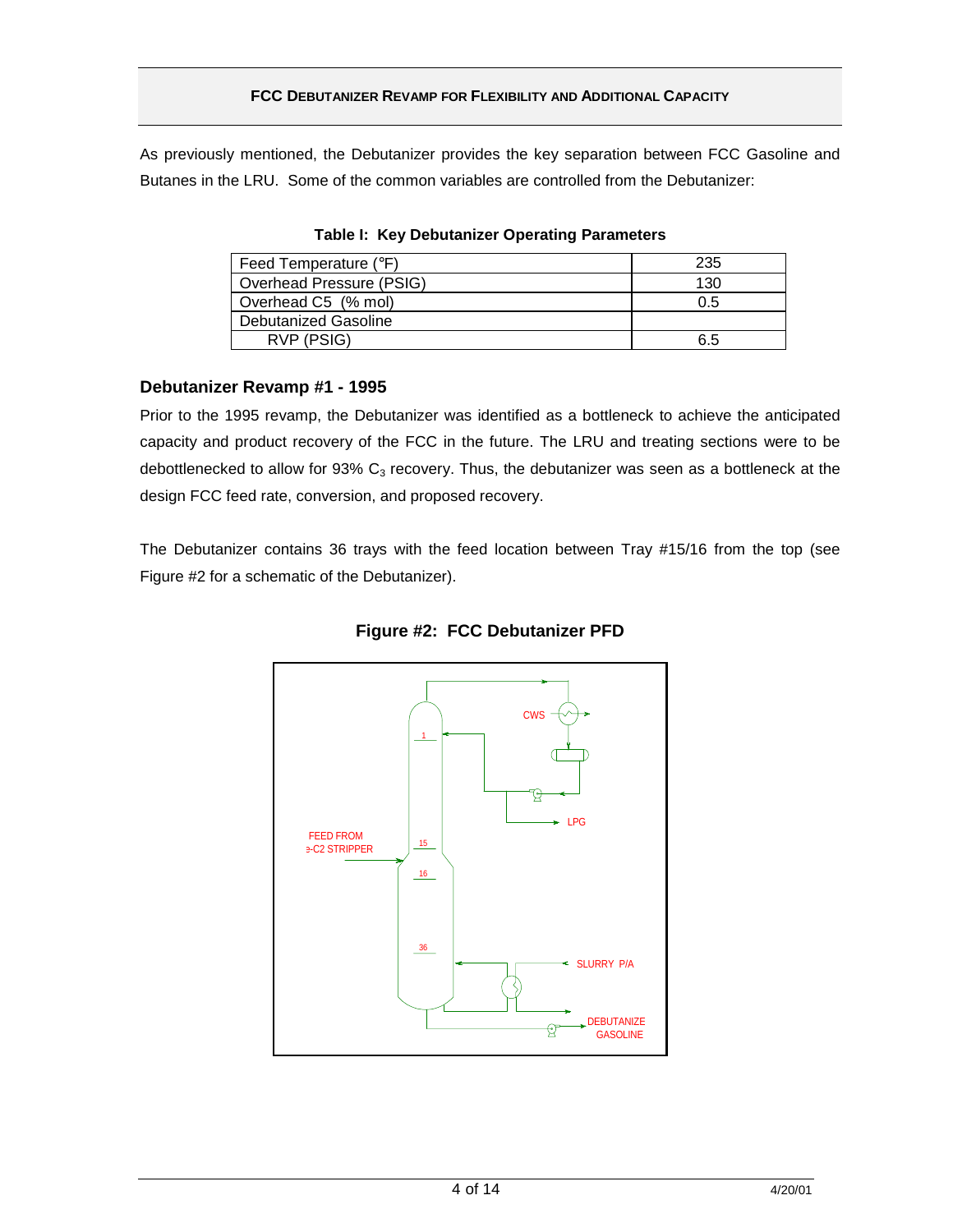The Debutanizer overheads is water cooled prior to entering the flooded overhead drum. The reflux is flow controlled to the tower. The overhead product is controlled via flow and pressure control to two Depropanizers. The reboiler heat is supplied via hot slurry oil and is controlled based on an RVP analyzer / tray temperature combination.

BP-Amoco initiated a study of the Debutanizer that confirmed the existing Debutanizer standard valve trays would be the limitation. Prior to the shut-down, BP-Amoco initiated the bid process to select the vendor to replace the distillation internals. BP-Amoco decided that to minimize the field work during the shut-down they would replace the trays with a high capacity mini-valve tray.

During the 1995 shut-down, the trays were replaced and inspection completed to allow unit start-up late in 1995. After start-up, BP-Amoco noticed that the Debutanizer was limiting the throughput of the FCCU. For the Debutanizer, this was not an envious position to occupy. For the next six months, BP-Amoco concentrated on characterizing the tower's performance to locate the bottlenecks to further capacity throughput.

The Debutanizer operation was far from design or acceptable conditions. The design parameters and Revamp #1 operating parameters are below in Table II.

| <b>Parameter</b>       | Design | Revamp#1 |
|------------------------|--------|----------|
| Feed (BPD)             | 53,000 | 46,500   |
| Tower Pressure (PSIG)  | 140    | 138      |
| Tower DP (PSIG)        | 3.5    | 3.89     |
| Drum Temperature (°F)  | 70     | 66       |
| Top Temperature (°F)   | 150    | 148      |
| LPG (BPD)              | 18,600 | 12,550   |
| Reflux (BPD)           | 22,900 | 17,000   |
| Overhead $C_5$ (% mol) | 0.5    | 3.22     |
| DeC4 Gasoline (BPD)    | 34,600 | 33,950   |
| Gasoline RVP (PSIG)    | 6.4    | 6.6      |
| Gasoline D-86, °F      |        |          |
| IBP                    | 106    | 108      |
| 10%                    | 136    | 122      |
| 30%                    | 168    | 156      |

### **Table II: Operating Parameters: Design vs. Revamp #1**

\* Operation prior to flood point (from 24 March 98). Tower flooded at reflux of 17,500 BPD.

The summary for the Revamp #1 considers the maximum internal loadings that the trays could handle prior to the flood point. Operations and engineering could flood the trays by watching the pressure drop through the tower. When the pressure drop reached 3.7-3.9 PSI, the tower would exhibit liquid back-up and proceed into a tail-spin flood.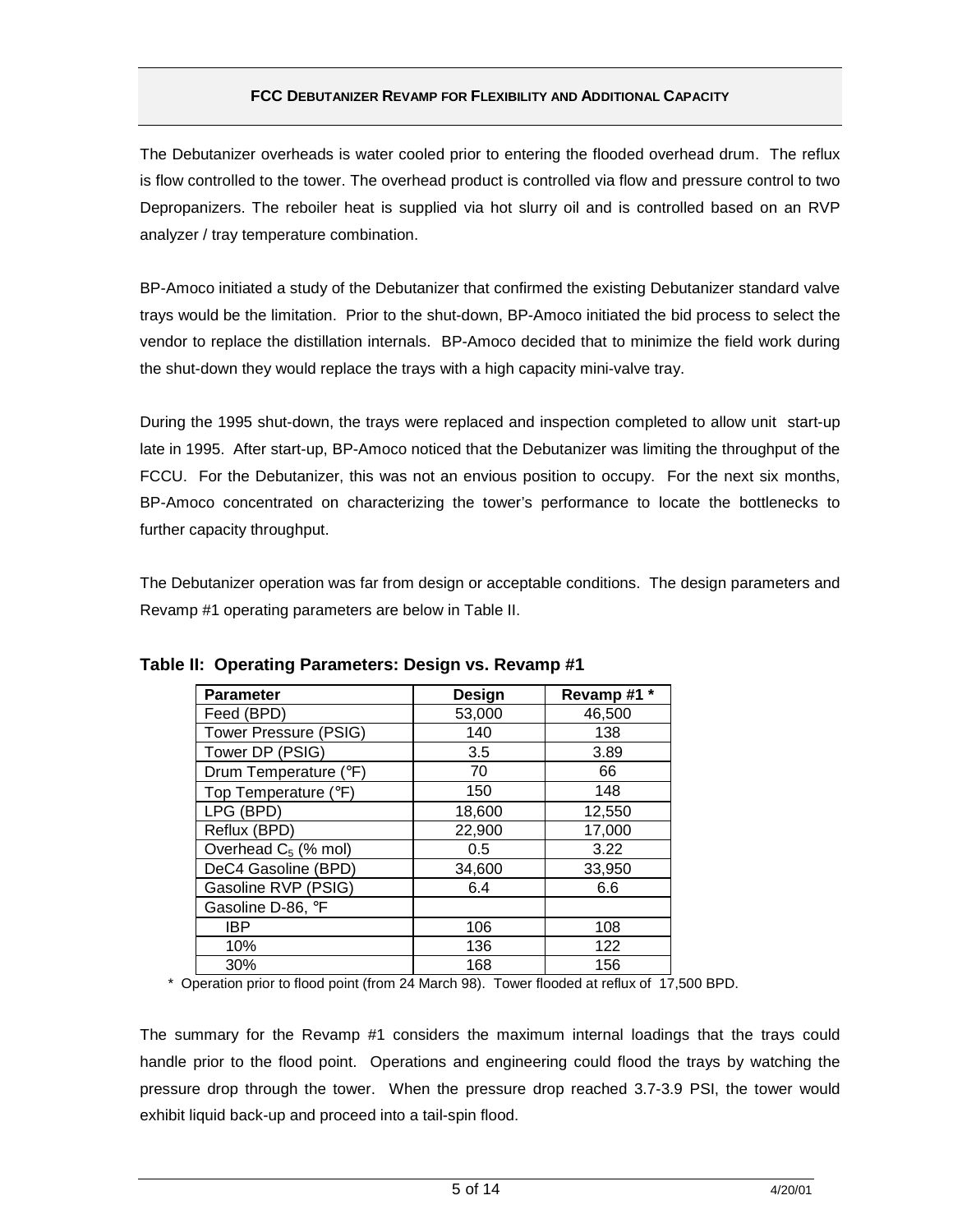The capacity deficit of the Revamp #1 was a large problem for the Debutanizer. Associated problems were the product purities for the Debutanizer. As a consequence of not meeting internal loadings, operations for the FCC were impacted:

- Debutanized gasoline RVP was high and thus blending flexibility was lost for the refinery. Capacity in the stripping section limited the RVP to a low of 6.6 PSI.
- $\bullet$   $\mathsf{C}_5$  content in the overhead was high due to the limitation in the rectification section. The reflux was limited to 17,000 BPD at high feed rates before tray flood. At this reflux, 3% mole  $C_5$ 's were left in the overhead. Sending  $C_5$ 's to the alkylation unit consumed acid, which was a large debit for the operations.

#### Troubleshooting Revamp #1:

Upon identification of the Debutanizer limitation, troubleshooters from B.P.-Amoco immediately began identifying possible reasons for the under-performance of the tower. Some are listed below, and ruled out later:

- Flow meter errors.
- Damage to the trays.
- Mis-installation of the trays.
- Plugging of the internals with polymer material.

As part of the troubleshooting, BP-Amoco utilized isotope scanning of the tower in order to rule out some of the above possibilities. Scanning has been used extensively in order to "look inside" the column to find the source or operating condition of the flood.

Contrary to some beliefs  $6$ , the authors believe that the results from "advanced" scans can provide excellent information to be used in the troubleshooting adventure. For example, in a high pressure gas plant, how would a person diagnosis a high liquid level in the bottoms boot section? Level bridles in this service are known to be skewed by foaming. The temperature drops are small, the pressures are high so the liquid head measurements lack precise meaning, so scanning provides a basic and seemingly easy look inside the operating column if executed correctly.

When a problem is evident, the troubleshooter should not forgo any source of general information. It is up to the troubleshooter to find out which pieces of information are of primary importance, and which to consider as secondary importance.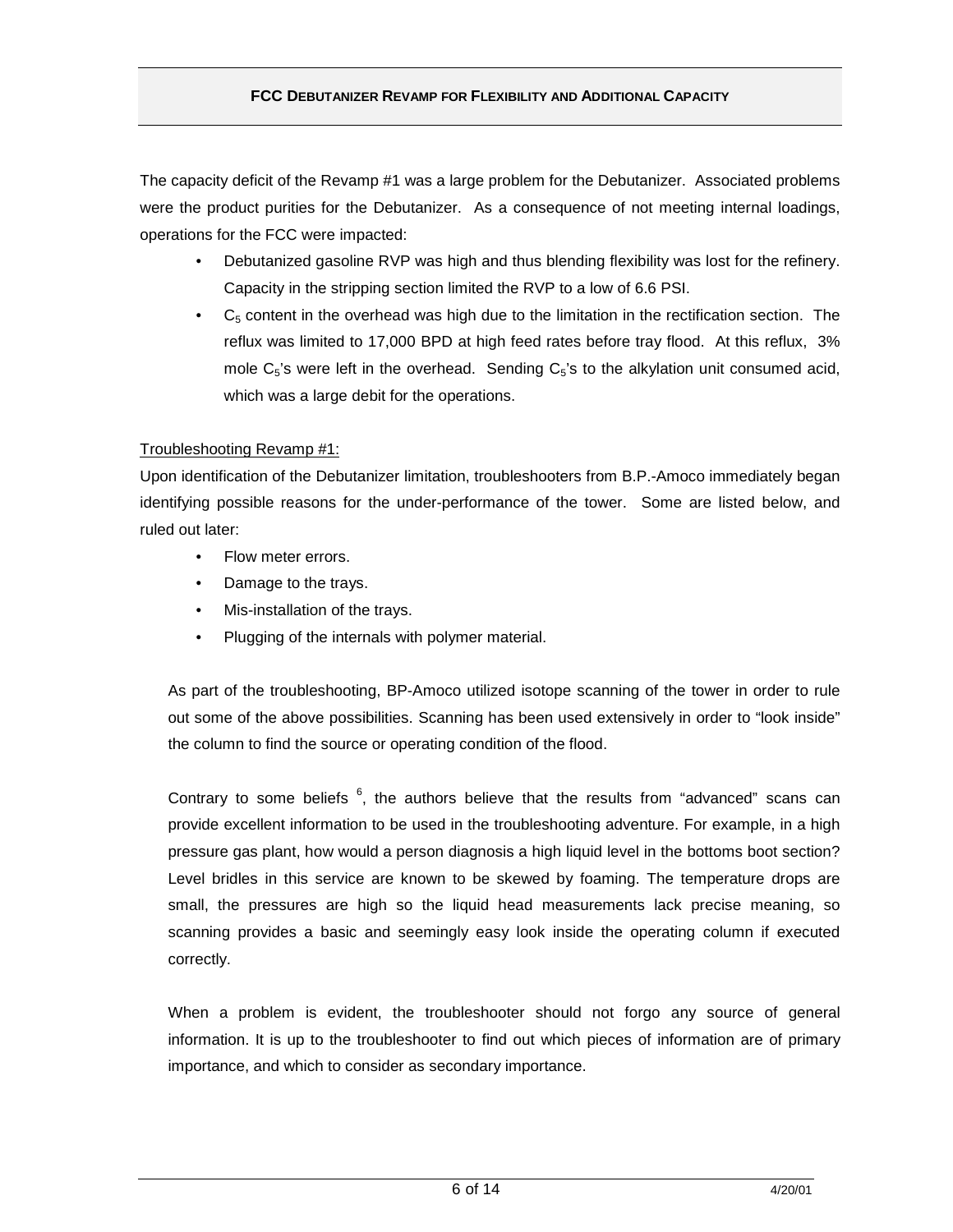Within the organization, the reasons listed above for flooding were routinely ruled out after additional scan and process data were becoming available. Shown in the figures attached are the scans that BP-Amoco executed for the stripping section and rectification section.





#### **Figure #3: Rectification Section Scan of Revamp #1 @ conditions listed in Table II**

#### **Figure #4: Stripping Section Scan of Revamp #1 @ conditions listed in Table II**

The tower was scanned through the active areas of the tray. The scan identifies the flooded areas of the tower. When a tray is at or above incipient flood, the scan line for the active area starts to move away from the hatched area called "clear vapor space". This indicates froth entrainment to the tray above and signifies that liquid is not obtaining disengagement from the upflowing vapor.

The scan identifies that both the rectification and stripping section of the tower are operating at flooded conditions (liquid height on the tray decks is high), at lower than design rates. The Revamp #1 trays were operating at a small increment higher rates than the former sieve trays.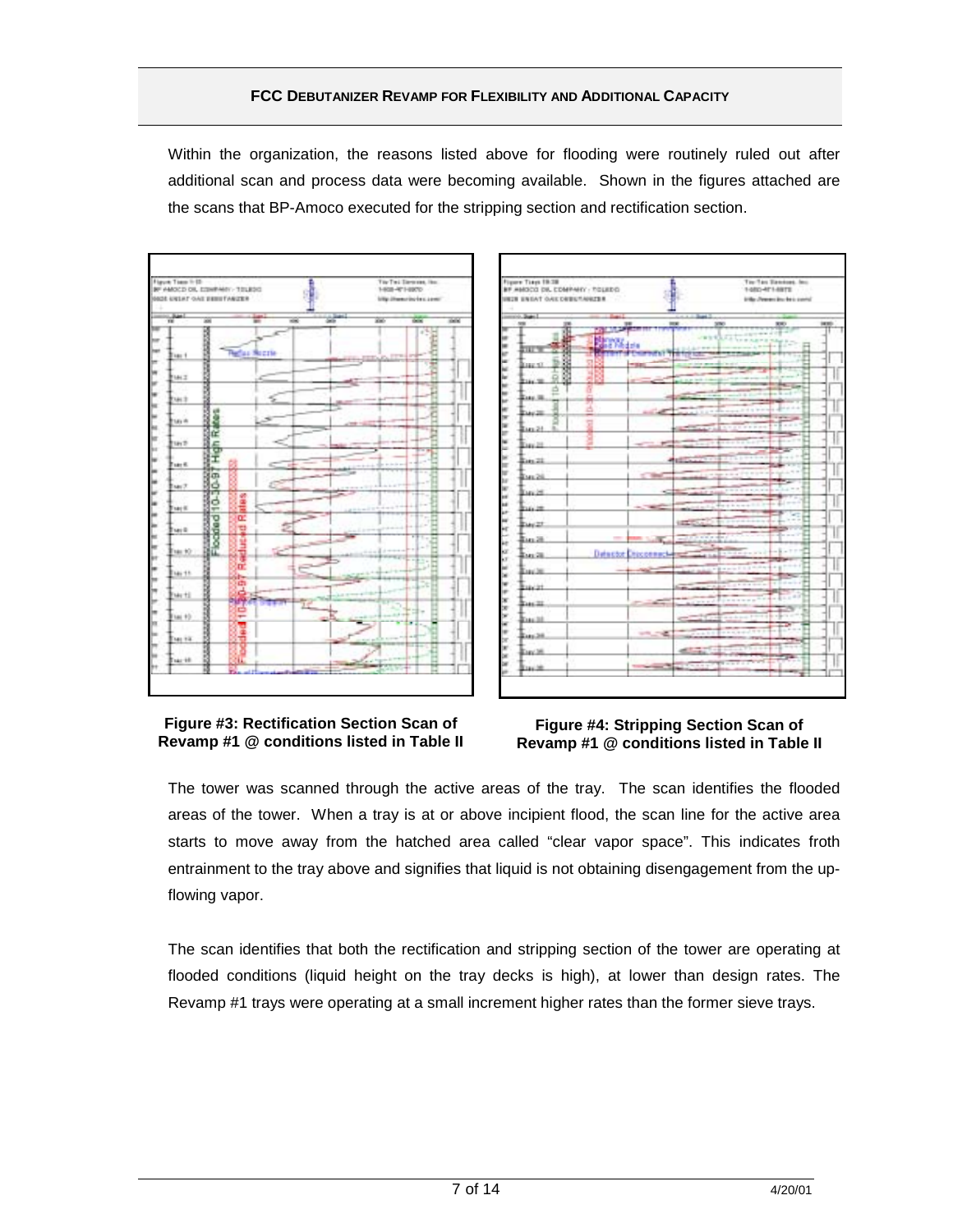### **Tray Capacity – High Weir Loadings**

This tower, like many other high pressure columns, operated at considerable weir loadings. The weir loadings for this revamp approached 16 GPM/inch (192 GPM/ft) of weir in the stripping section of the tower. This is considered extreme liquid loadings by many distillation practitioners in the industry.

The authors fear that the weir loading criteria is overstated as the primary indicator of liquid capacity of a distillation internal. The authors have several applications of towers that have been designed with liquid weir loadings over 20 GPM/inch.

Several different possibilities for weir loading operation exist. Schematic of the Low Weir Loading vs. High Weir Loading is shown in the following figure.

**Figure x: Low vs. High Weir Loading**



At high weir loadings, several phenomena occur:

- Inlet "Liquid Rooster Tail" appears as described by Lockett.
- The disengagement space becomes shorter due to increased froth height on the tray.
- Liquid "jump" over outlet weir becomes high and downcomer inlet velocity is affected.
- Liquid has difficulty in entering into downcomer mouth.

All of these factors, if not considered in the tray design methodology, may cause performance shortfalls.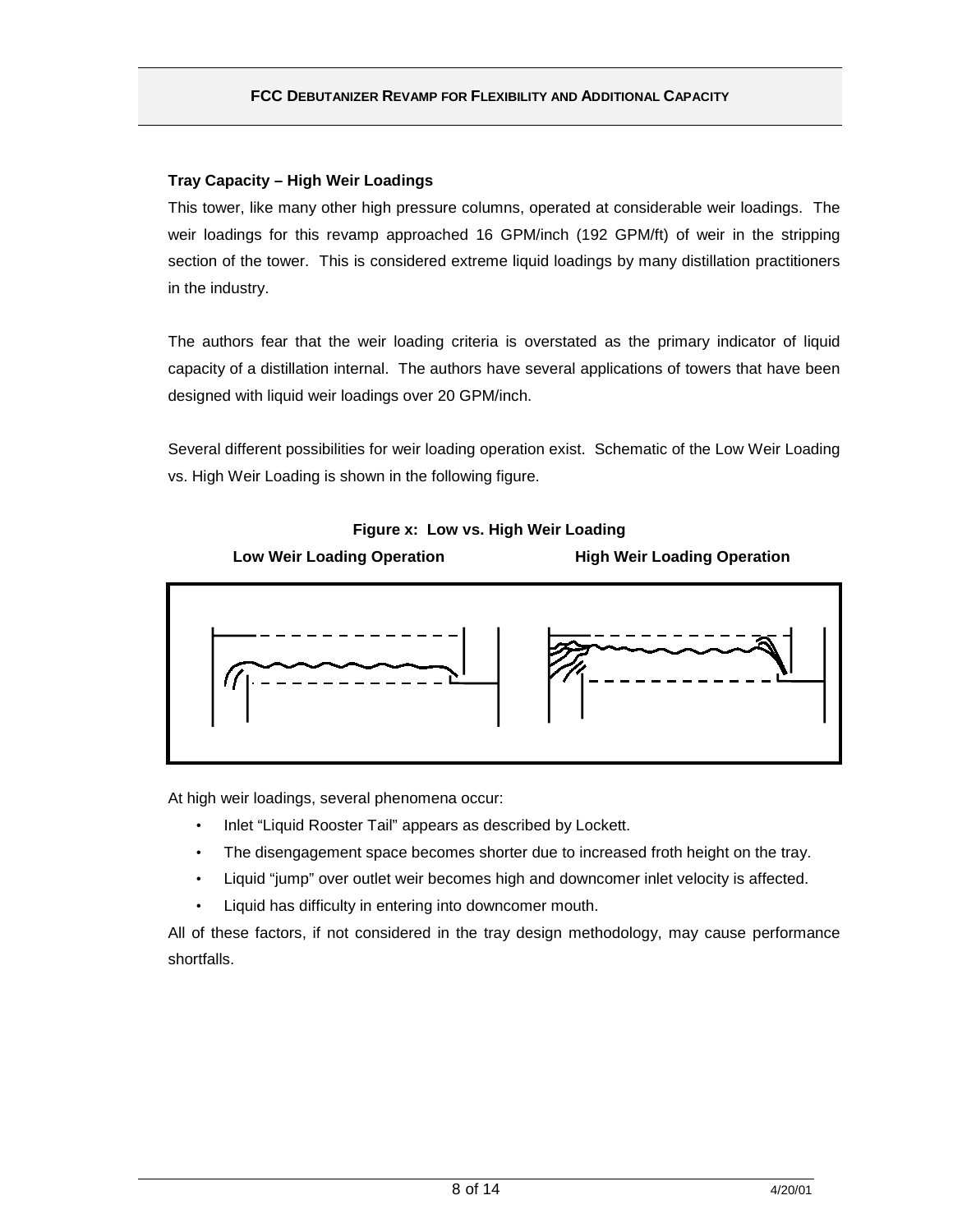There are many liquid loading criteria that have can be extracted from public domain materials. One of the more prominent liquid loading criteria can be found in the Lockett<sup>7</sup>.



**Figure 5: Maximum Weir Loading vs. Tray Spacing (Lockett, 1986)**

The above criteria are industry accepted guidelines. Koch-Glitsch has exceeded these high liquid guidelines by utilizing specialized tray features to limit froth height and promote liquid distribution to the active area. These applications have been made possible by testing Superfrac trays in the pilot plants at loadings up to 25 GPM/inch of weir.

#### **Analysis of Revamp #1 Shortfall**

BP-Amoco was concerned about the capacity of the Revamp #1 installed trays. There were still a few concerns that had to be rectified prior to finalizing the path forward for the tower:

- 1. Is the under-performance caused by tray damage ?
- 2. Is the under-performance caused by plugging on the tray decks ?

The first question above was addressed during the scan shown in Figure #3. If the tower had seen tray damage, this would be evident in the scan. A damaged tray can show several characteristics in a scan through the active area. Most of the time with a damaged tray, the scan at the tray elevation will show up with a sharp peak that falls as quickly as it ascends. This indicates no "froth" or liquid build-up / activity on the tray. All of the trays in the scan show liquid build-up, so therefore, damage was excluded from the list of possible causes.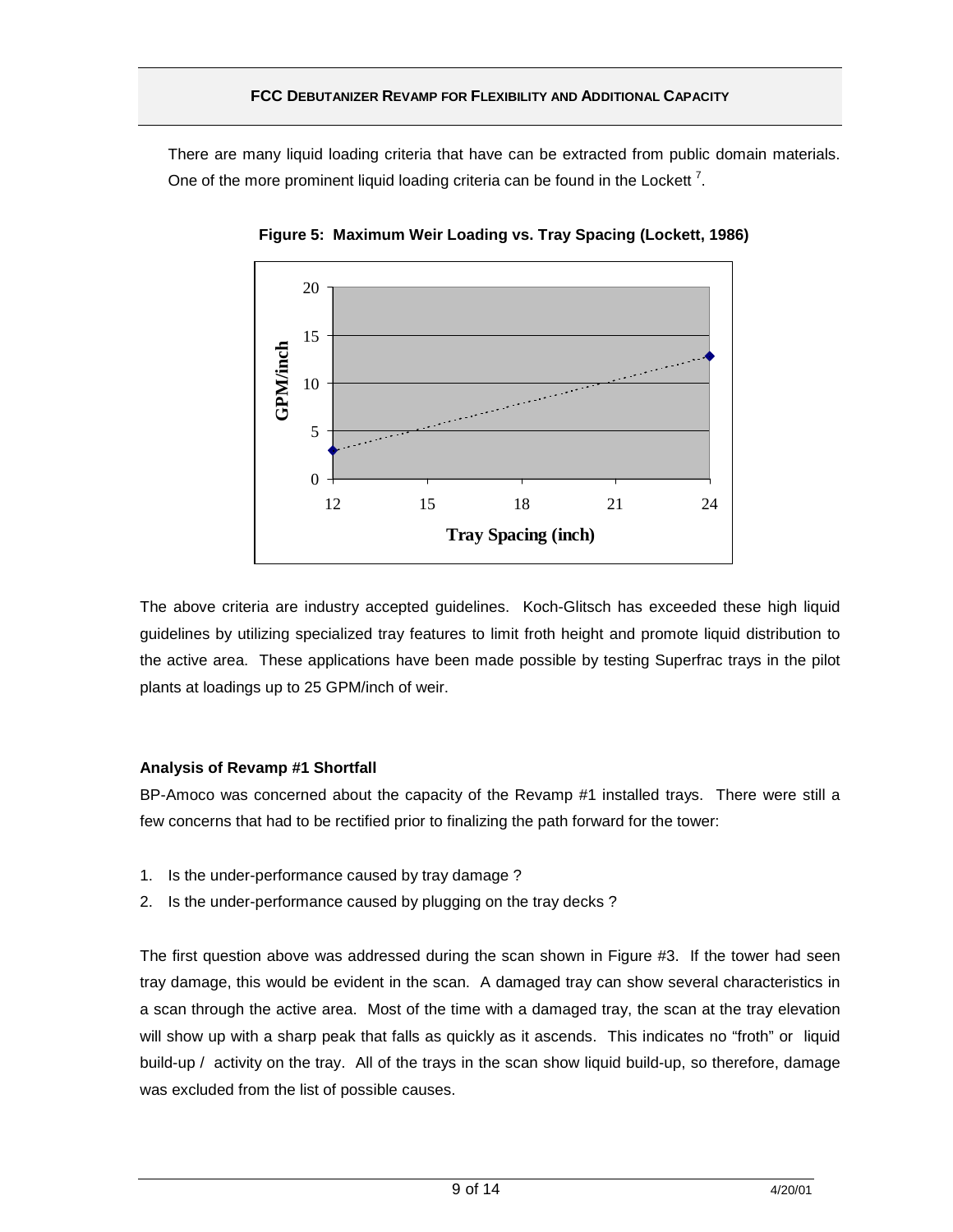The second question was an interesting question that could not be directly assessed from outside the column. Many FCC and Ethylene plant Debutanizers exhibit fouling due to polymerization. Typically, the fouling originates around the feed point, on the bottom few trays, and in the reboiler due to the high temperature at the bottom of the column. We believe that this polymer formation can be attributed to vapor phase combination of olefins including butadienes and pentadienes.

In the FCCU, Debutanizer fouling has been traced to the severity of cracking and the <sup>°</sup>API of the oil being cracked. During previous shut-downs the Debutanizer was clean and showed no signs of fouling. But BP-Amoco was concerned that this may cause the current under-performance problems, so they investigated this possibility.

#### **Debutanizer Revamp #2 - 1998**

Since the Debutanizer was limiting any further FCC capacity increases, BP-Amoco decided to revamp the Debutanizer for a second time in 1999. They still did not have a clear indication if the trays were fouled or if they were just under-performing.

In 1999, BP-Amoco decided to revamp using SUPERFRAC<sup>®</sup> trays to debottleneck the FCC Debutanizer. The key to this decision was deciding on the likelihood of fouling. Due to the prior inspection reports that indicated no fouling, BP-Amoco was confident fouling was not occurring.

### **Revamp Alternatives - Tray Comparison**

For the Revamp #2 scenario, BP-Amoco considered two options for the revamp. Scenario #1 included increasing the number of passes for the trays to handle the high weir loading. Scenario #2 included revamping the tower with Superfrac trays, retaining the two pass layout of the existing tower attachments.

Scenario #1 was considered due to BP-Amoco's failure with the existing two pass trays. The four pass trays would offer more weir length for liquid flow, which would increase the liquid handling capacity of the trays. By far, the two pass tray revamp (Scenario #2) would offer the best economic solution for BP-Amoco solely due to the installation time requirements for modifying the existing tower attachments to go to a four pass option.

Koch-Glitsch offered BP-Amoco a revamp with two pass Superfrac trays. As part of the verification, Koch-Glitsch supplied B.P.-Amoco with reference columns operating at very high weir loadings. The design weir loadings for the revamp were 12.5 and 15.2 GPM/inch of weir for the center and side downcomers, respectively. Only 5-10% of high pressure columns operate at these high liquid loadings.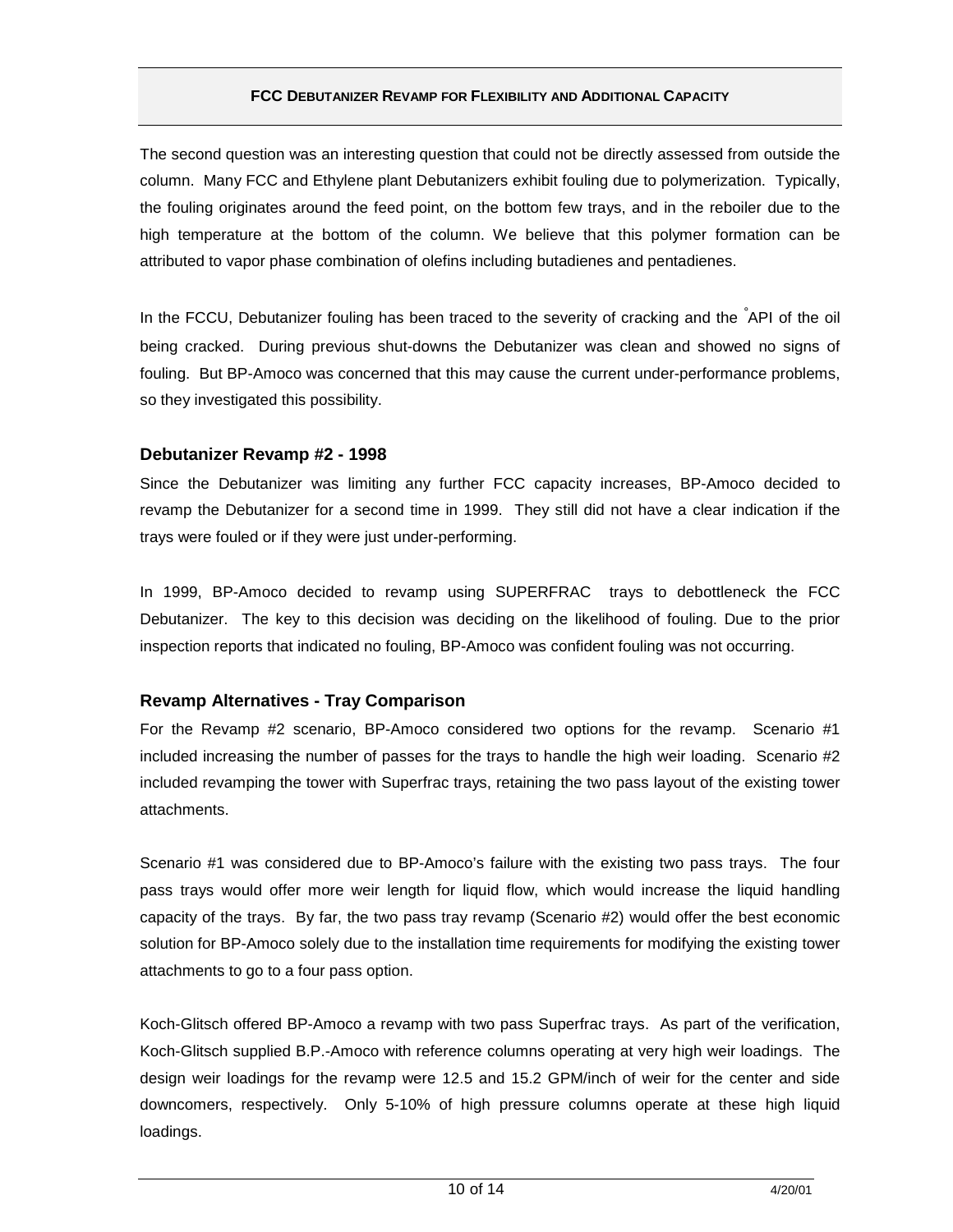BP accepted the recommendation and contacted the available reference for input to the particular design considerations. The critical design parameter was to settle on the tray dynamics and design while operating at high liquid rates. The liquid rates for this design required several particular design modifications to the tray to handle the high liquid and the resultant liquid gradients on the tray.





Utilizing the Multi-Step Downcomer (MSD) eliminates a portion of the crest height of liquid over the weir so the resultant froth height on the tray is lower. This provides additional capacity for the tray by increasing the amount of disengagement space at a particular design capacity. Because the MSD is immediately prior to the downcomer (at the exit), the efficiency of the tray is not hampered by any reduction in liquid residence time on the tray.

For this debutanizer, this revamp required that the new trays fit up to existing downcomer bolting bars. No adaptors (Z-bars) were utilized to increase the downcomer sizing. Koch-Glitsch did not recommend changing or enlarging the size of the existing downcomers. To make fit-up in the field easier, Koch-Glitsch filled in the existing inlet sump. The inlet sump was utilized by the prior trays to decrease the downcomer aerated backup by providing more room for de-aeration in the downcomer. This feature was not utilized for the revamp design.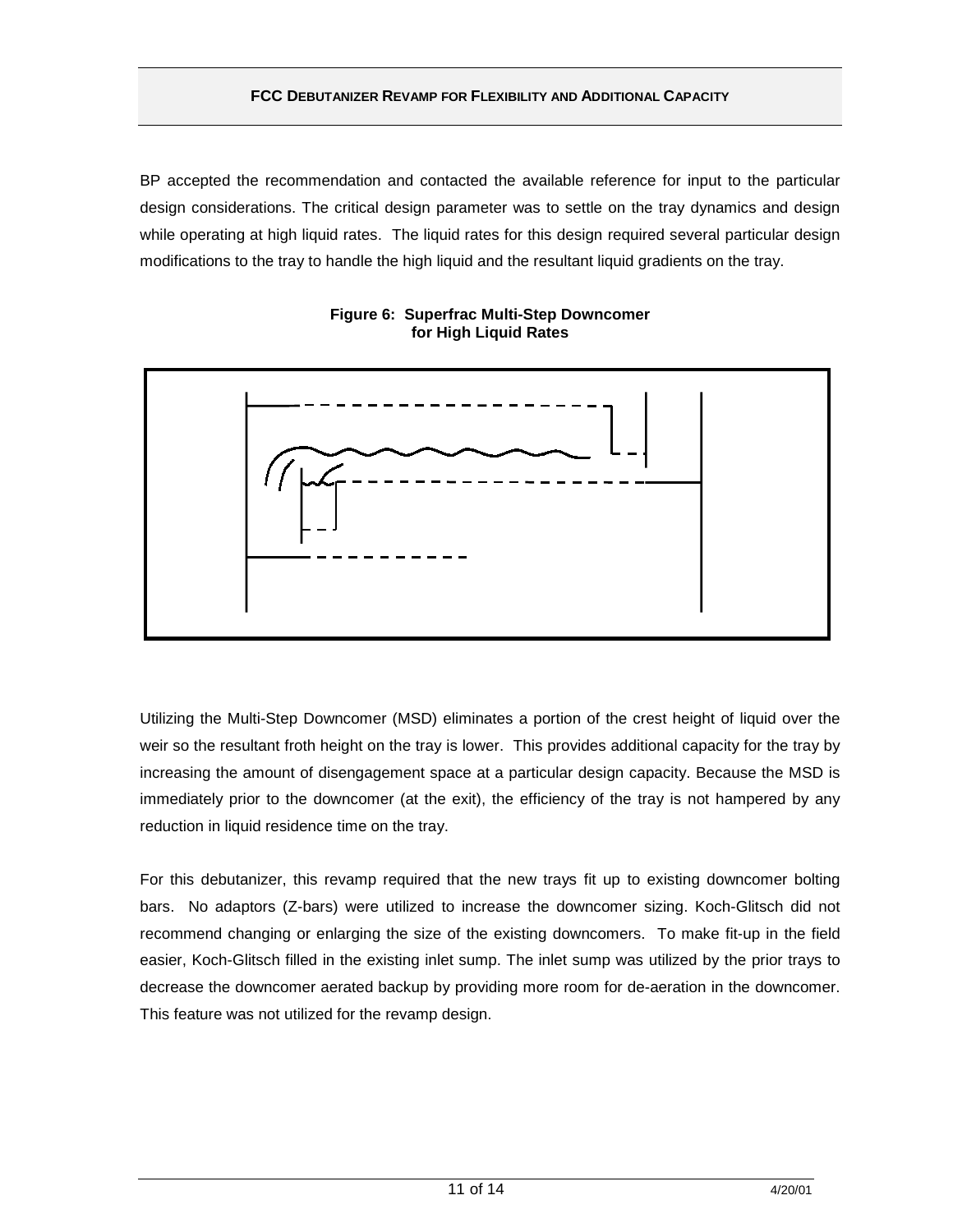This case study provides an excellent reference on increasing a tower's capacity, without adding additional downcomers that debit the tray's efficiency. The interesting thing about this revamp is that the Superfrac trays have gained capacity increase without adding additional downcomers or downcomer area to the tray.

To alleviate some of the concern regarding fouling, Koch-Glitsch designed some of the trays with antifouling technology. The top and bottom trays in the stripping section were fitted with this technology to promote "plug flow" across the tray. This would insure that any fouling material was cleaned from the tray and would not stagnate on the tray deck.

BP-Amoco justified the change on increased  $C_3$  recovery, improved RVP control, improved Alkylation feed quality. This would increase the loadings on the Debutanizer by 6% over the Revamp #1 loadings. As part of the debottlenecking study, they also decided to add a pre-heater to the feed in order to vaporize some of the feed to relieve the reboiler and stripping section loadings and to add operating flexibility.

| <b>Parameter</b>       | Revamp#1 | Revamp #2 |
|------------------------|----------|-----------|
| Feed (BPD)             | 46,500   | 49,025    |
| Tower Pressure (PSIG)  | 138      | 130       |
| Tower DP (PSIG)        | 3.89     | 3.94      |
| Drum Temperature (°F)  | 66       | 94        |
| Top Temperature (°F)   | 148      | 139       |
| LPG (BPD)              | 12,550   | 15,997    |
| Reflux (BPD)           | 17,000   | 31,055    |
| Overhead $C_5$ (% mol) | 3.22     | < 0.1     |
| DeC4 Gasoline (BPD)    | 33,950   | 33,028    |
| Gasoline RVP (PSIG)    | 6.6      | 6.1       |
| Gasoline D-86, °F      |          |           |
| <b>IBP</b>             | 108      | 117       |
| 10%                    | 122      | 119       |
| 30%                    | 156      | 159       |

#### **Table III: Operating Parameters: Revamp #1 vs. Revamp #2**

Operation prior to flood point (from 24 March 99). Tower flooded at reflux of 17,500 BPD.

Maximum operation to date. Limited by reflux pump.

As part of the revamp, Koch-Glitsch assisted BP-Amoco in the process development for the revamp. Koch-Glitsch also assisted BP-Amoco in the post-revamp audit for the unit to insure the tower reached its required capacity. To date, the tower has not been flooded. We have pushed the tower to the maximum reflux pump capacity, while the tower showed no signs of being close to the flood point. Revamp #2 testing was executed with the feed vaporizer almost fully by-passed and was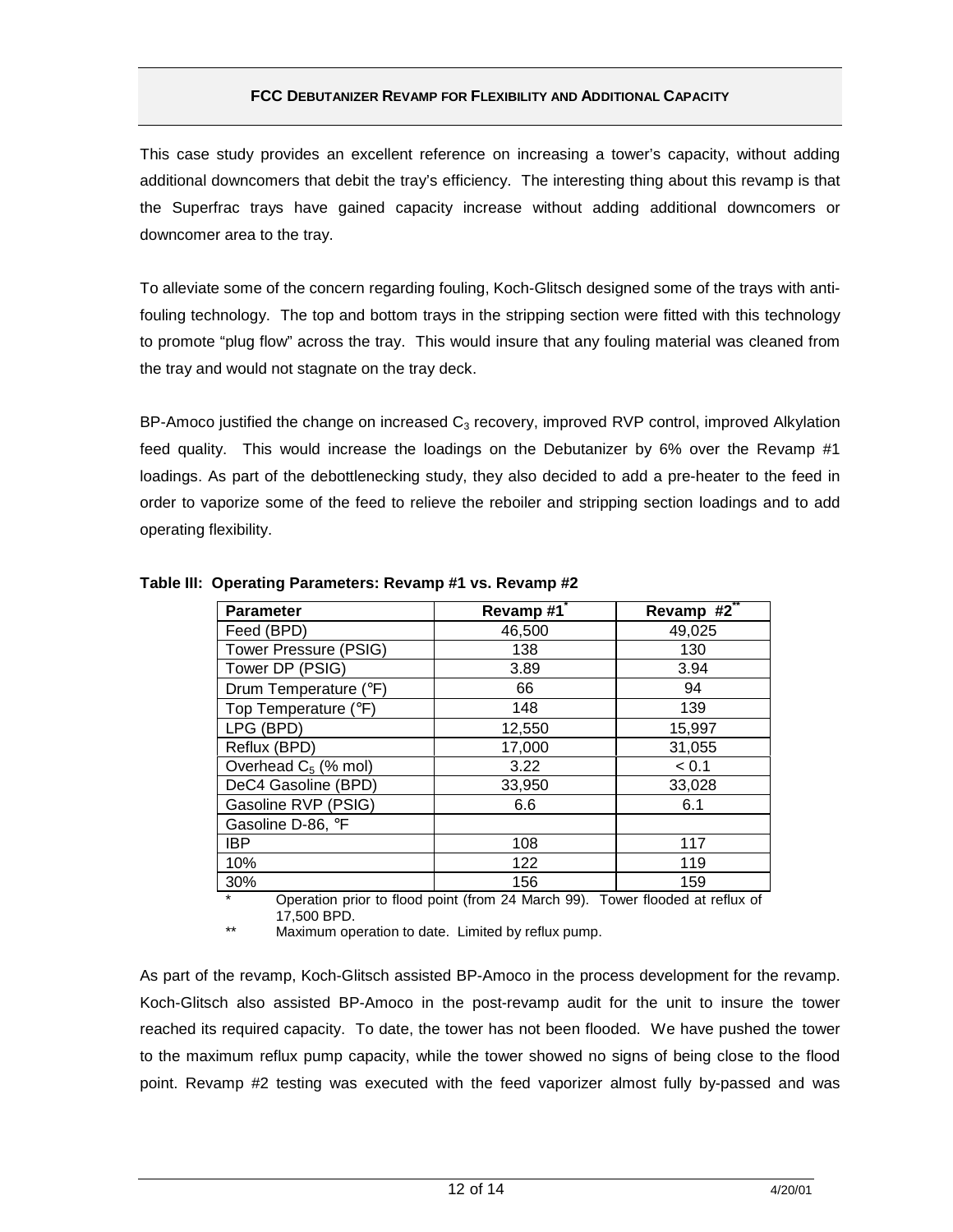limited by the reflux pump. BP-Amoco pushed the unit to the limit while recovering every barrel of LPG available in the feed.

### **Economic Analysis**

When looking at this comparison, the authors wish to point out that this project began to correct a capacity deficit. In other words, a revamp to handle the anticipated FCC gasoline production was required to achieve the required pay-out for the refinery.

After operating for approximately nine months now, B.P.-Amoco has achieved several un-forseen advantages for the revamp that has had a significant impact on unit & refinery economics:

- 1. Lowering Debutanized Gasoline RVP.
- 2. Lower than design  $C_5$  content in the alkylate feed stream.

Both of these benefits were unexpected for B.P.-Amoco, but had tremendous pay-out.

Shown below is the refinery gasoline pool for the Toledo refinery. The blending streams entering into the gasoline pool come from the FCC, Alkylation, Isomerization, Coker, and Crude units.



**Figure #5: Refinery Gasoline Block Diagram**

The "finished gasoline" to sales has to meet certain distillation properties for the local market, seasonal vapor pressure regulations, and sulfur limitations.